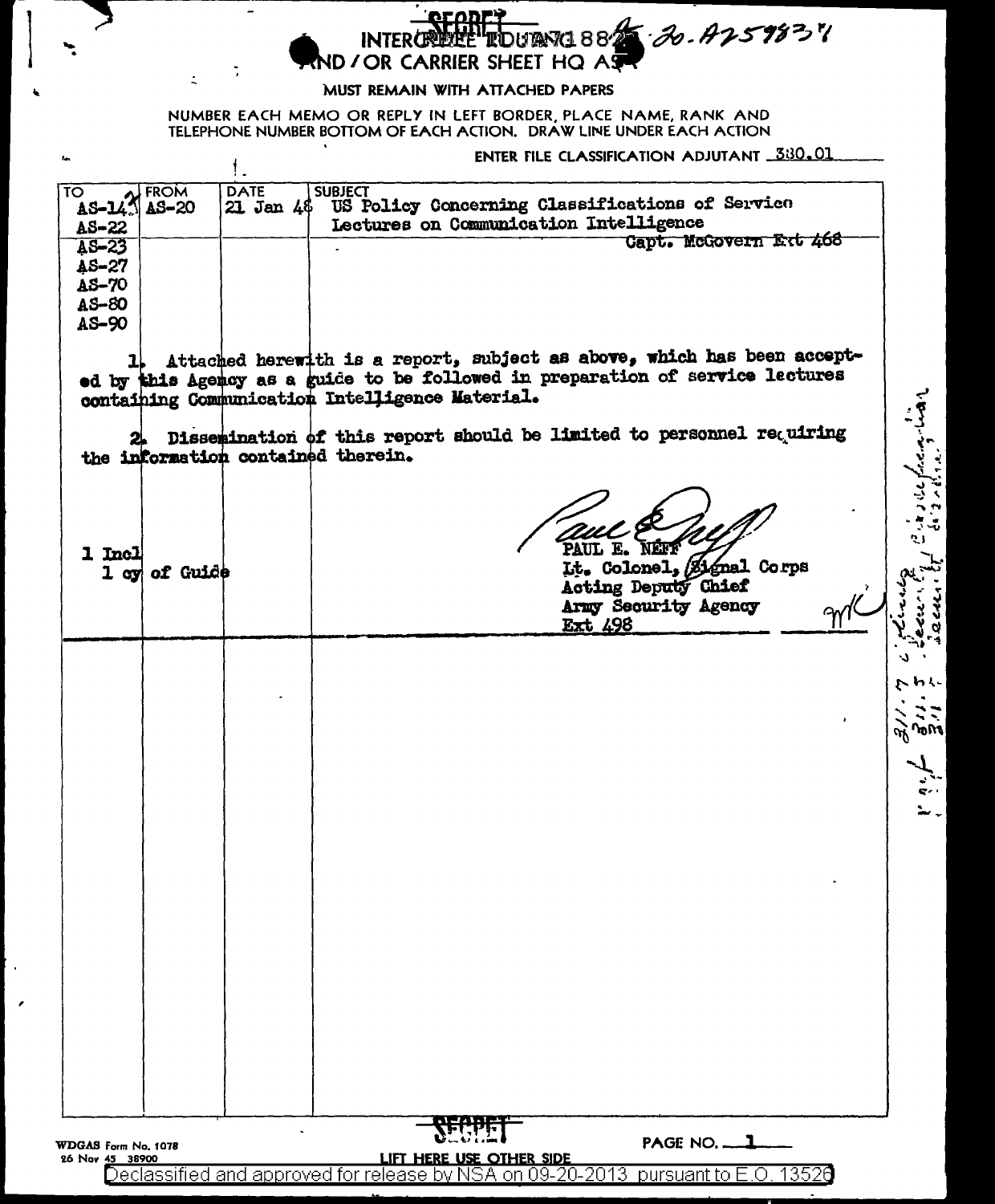REF ID:A71882

 $A6 - 8$ /wpm CJO #001722

 $\bullet$ 

24 October io47

.. "lt' MEMORANDUM FOR MEMBER AGENCIES OF USCIB-USCICC:

Subject: Classifications *ot* Service Lectures.

Enclosure: (A) U.S. lolicy Concerning Classifications of Service Lectures on Communication Intelligence.

1. At the time of its 46th Meeting USCICC directed that Enclosure {A) be promulgated to member agencies *tor* use as a guide.

*2.* It is requested that the contents *ot* Enclosure (A) be disseminated for the information and guidance *of* all concerned under the jurisdiction of member agencies.

S~CRE'f

J. N. WENGER

Captain, USN. Coordinator of Joint Operations

cc:

Secretariat, USCICC.

- 7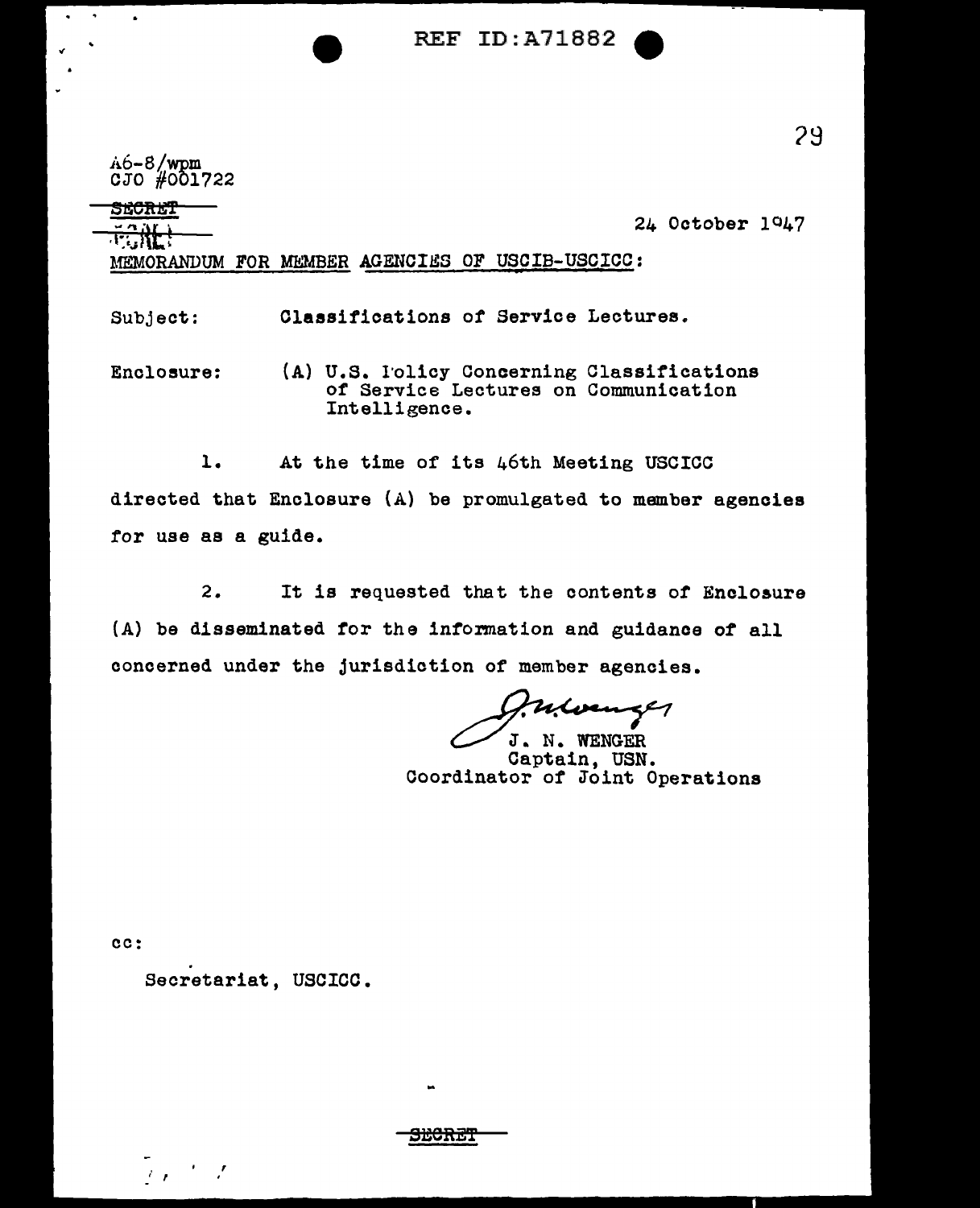REF ID:A71882

**NETH!** 

 $\bullet$ 

•

 $\mathbf{r} = \mathbf{r}$ 

 $\mathcal{N}_{\mathcal{A}}$ 

**SEORET** 

11 June 1947

## U.S. POLICY CONCERNING CLASSIFICATIONS OF SERVICE LECTURES ON COMMUNICATION INTELLIGENCE

| School at which delivered                                            | <b>Classification</b> | Authority responsi-<br>ble for preparing<br>or providing ma-<br>terial for locture. |
|----------------------------------------------------------------------|-----------------------|-------------------------------------------------------------------------------------|
| National War College                                                 | TOP SECRET*           | <b>USCIB</b>                                                                        |
| Naval War College                                                    | TOP SECRET*           | <b>CSA</b>                                                                          |
| Armed Forces Staff College                                           | TOP SECRET*           | <b>USCIB</b>                                                                        |
| Air War College                                                      | TOP SECRET*           | <b>ASA</b>                                                                          |
| Command and General Staff<br>College                                 | TOP SECRET*           | <b>ASA</b>                                                                          |
| Intelligence Division, W.D.,<br>Strategic Intelligence<br>School     | TOP SECRET*           | <b>ASA</b>                                                                          |
| U.S. Naval Postgraduate School<br>(Applied Communications<br>Course) | <b>SECRET</b>         | <b>CSA</b>                                                                          |
| U.S. Naval Intelligence School                                       | TOP SECRET *          | <b>CSA</b>                                                                          |
| Air Command and Staff College                                        | <b>SECRET</b>         | <b>ASA</b>                                                                          |
| Air Special Staff School                                             | CONFIDENTIAL          | <b>ASA</b>                                                                          |
| Army Ground Forces Schools                                           | CONFIDENTIAL          | <b>ASA</b>                                                                          |
| Army Technical and Adminis-<br>trative Service Schools               | CONFIDENTIAL          | <b>ASA</b>                                                                          |
| <b>U.S. Military Academy</b>                                         | RESTRICTED            | <b>ASA</b>                                                                          |
| U.S. Naval Academy                                                   | <b>RESTRICTED</b>     | <b>CSA</b>                                                                          |
| Army training centers<br>$\mathcal{L}$ enlisted)                     | <b>RESTRICTED</b>     | ASA                                                                                 |

(\*) Except the tact *ot* any collaboration with foreign agencies. Enclosure (A) Page 1 of 2 pages

SECRET<sup>-</sup>

 $\ddot{\phantom{0}}$